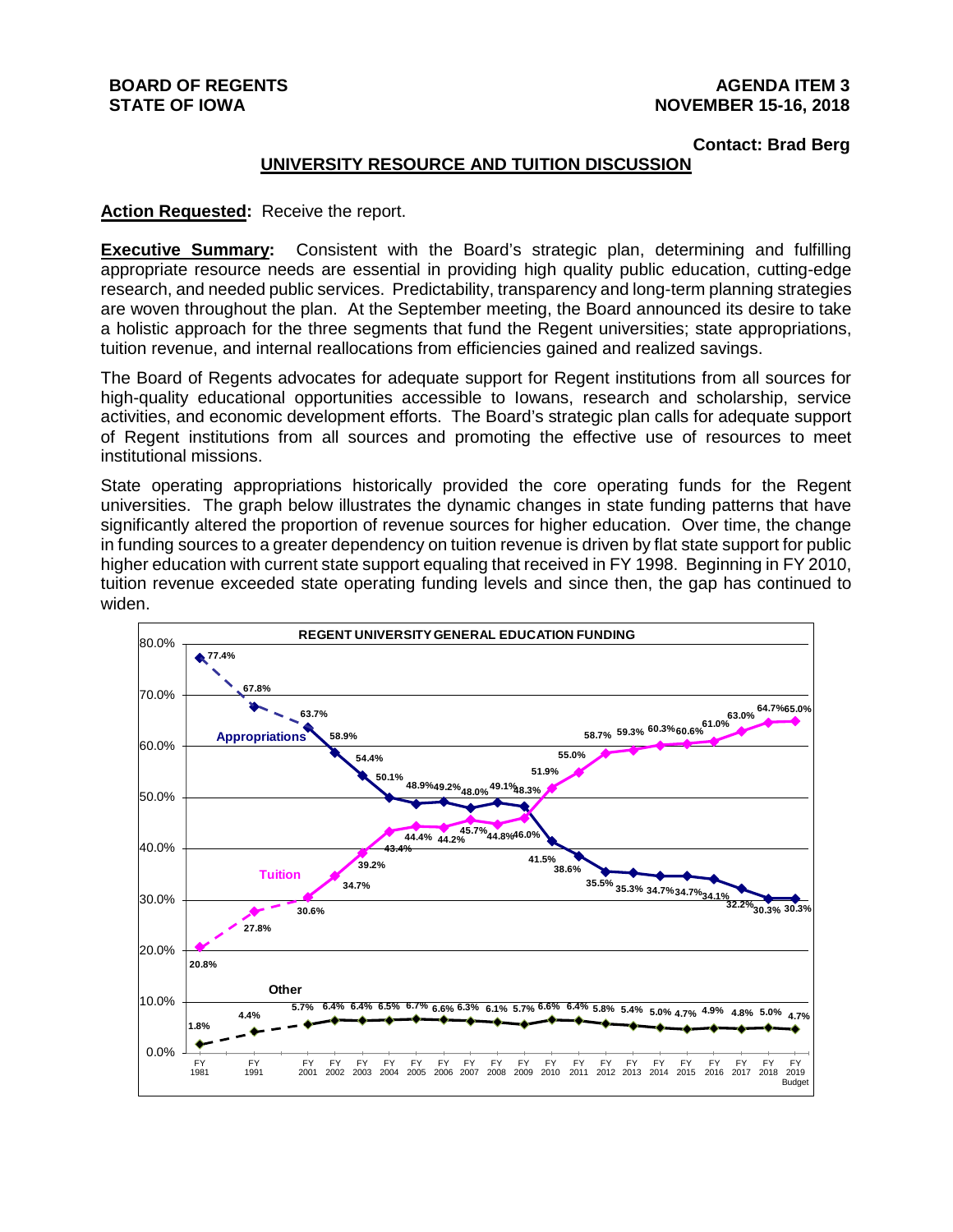# STATE APPROPRIATIONS AND ENROLLMENT

Current state funding levels for Regent higher education are \$96.5 million less than FY 2009 amounts (16.7% decrease) while enrollment has grown 7,500 students (11% increase) during this same period. Looking farther back, higher education appropriations for FY 2019 are \$68 million less than in FY 2001 while enrollment has grown 8,900 students since that time.



At its September 2018 meeting, the Board approved an incremental appropriation request of \$18 million to support Regent higher education. If funded, state appropriations for the general universities will total \$499 million.

| <b>EDUCATION APPROPRIATIONS REQUESTS FY 2020</b> |                        |             |             |  |  |
|--------------------------------------------------|------------------------|-------------|-------------|--|--|
| <b>HIGHER EDUCATION</b>                          | <b>FY19 Continuing</b> | Incremental | FY20 Total  |  |  |
| <b>SUI - GENERAL UNIVERSITY</b>                  | 214,710,793            | 7,000,000   | 221,710,793 |  |  |
| <b>IISU - GENERAL UNIVERSITY</b>                 | 170,624,125            | 7,000,000   | 177,624,125 |  |  |
| UNI - GENERAL UNIVERSITY                         | 95,712,362             | 4,000,000   | 99,712,362  |  |  |
| <b>TOTAL - HIGHER EDUCATION</b>                  | 481,047,280            | 18,000,000  | 499,047,280 |  |  |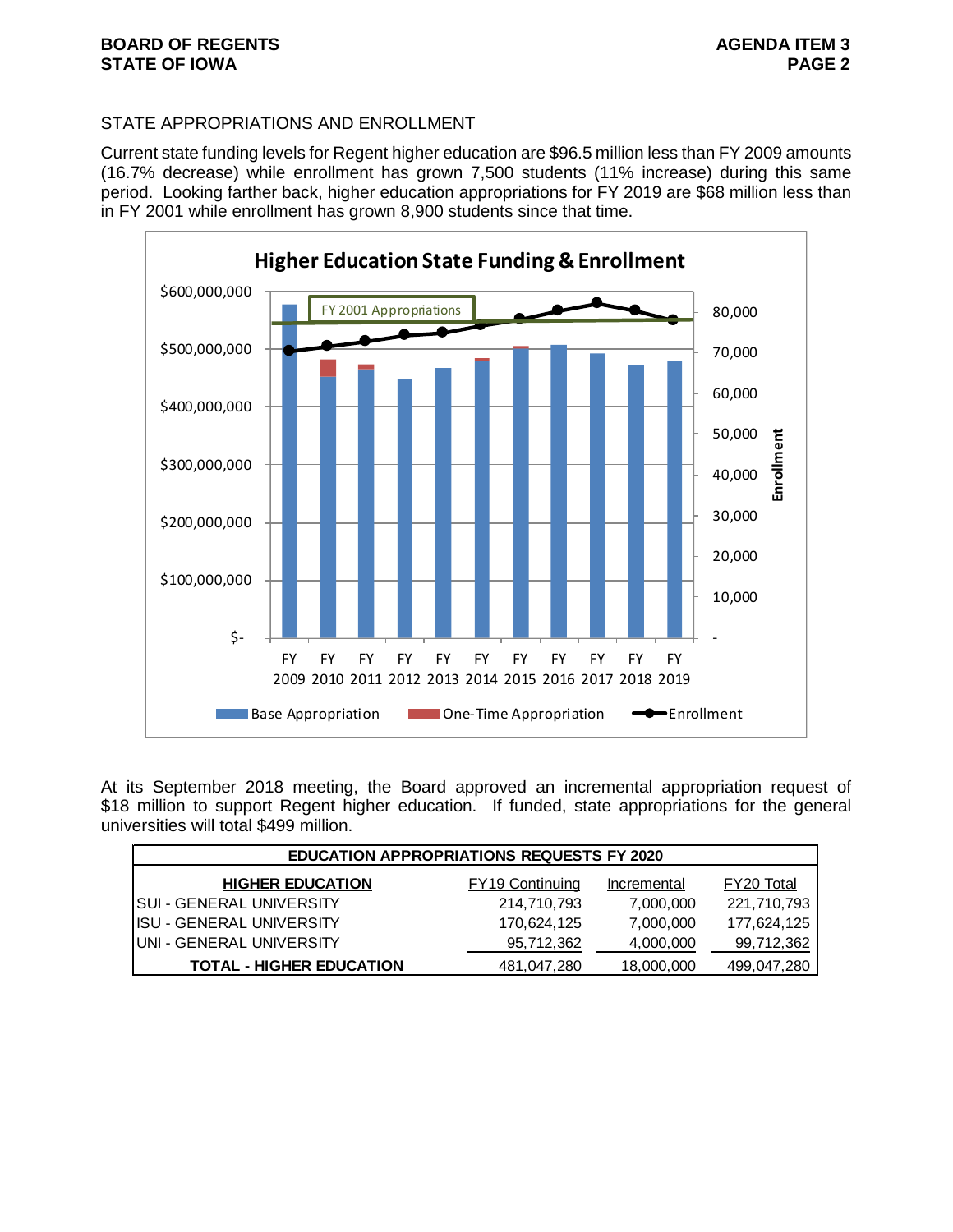## STATE GENERAL FUND BUDGET

Prior to the recession in FY 2008, total State General Fund appropriations were \$5.9 billion and have since increased to \$7.5 billion for FY 2019. Conversely, state support for Regent higher education has declined from \$555.7 million to \$481.1 million during the same period.

The Revenue Estimating Conference (REC) met on October 16, 2018, and increased the estimated FY 2019 State general fund receipts by \$102 million compared to the March 2018 estimate. The updated FY 2019 estimate is 4.85% higher (\$358 million) than actual FY 2018 receipts.

For FY 2020, the REC projected revenues of \$7.87 billion, a 1.7% increase (\$131 million) over the updated FY 2019 estimate. As stated on the previous page, the Board has requested \$18 million in incremental funding for Regent higher education in FY 2020.



Source: Legislative Service Agency's Graybook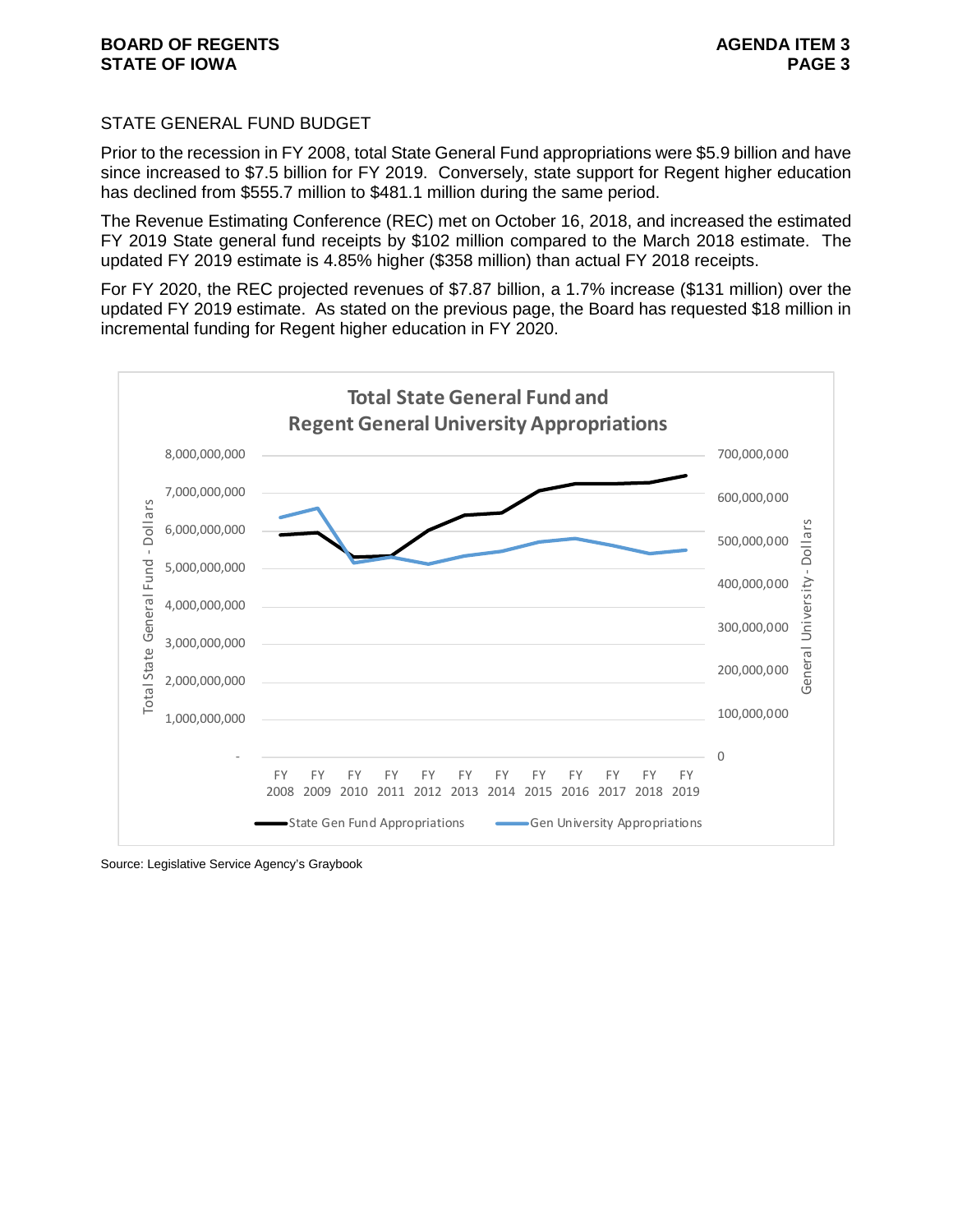# SUI & ISU TUITION/FEE PEER GROUP COMPARISONS

The following tables compare current resident and non-resident undergraduate tuition and fee rates for SUI and ISU with the Board-established peer groups. Current undergraduate rates for SUI and ISU are at or near the bottom of their respective peer groups and significantly below the average.

|                          |    |                | 2018-19 RESIDENT UNDERGRAD TUITION & FEES PEER COMPARISON |    |                |
|--------------------------|----|----------------|-----------------------------------------------------------|----|----------------|
| UNIVERSITY OF IOWA       |    |                | <b>IOWA STATE UNIVERSITY</b>                              |    |                |
|                          |    | Tuition & Fees |                                                           |    | Tuition & Fees |
| <b>ILLINOIS</b>          |    | 16.004         | <b>PENN STATE</b>                                         |    | 18,454         |
| <b>MICHIGAN</b>          |    | 15.262         | <b>ILLINOIS</b>                                           |    | 16.004         |
| <b>IMINNESOTA</b>        | \$ | 14.693         | <b>MINNESOTA</b>                                          |    | 14,693         |
| ICALIFORNIA. LOS ANGELES | \$ | 13.201         | <b>MICHIGAN STATE</b>                                     | S  | 14,460         |
| <b>ARIZONA</b>           | \$ | 12.467         | CALIFORNIA, DAVIS                                         | \$ | 14,402         |
| <b>OHIO STATE</b>        | \$ | 10.726         | <b>TEXAS A&amp;M</b>                                      |    | 10,968         |
| <b>INDIANA</b>           |    | 10.680         | OHIO STATE                                                |    | 10,726         |
| <b>TEXAS</b>             | \$ | 10.606         | <b>WISCONSIN</b>                                          |    | 10,556         |
| <b>WISCONSIN</b>         | \$ | 10.556         | <b>PURDUE</b>                                             | \$ | 9,992          |
| <b>IOWA</b>              |    | 9.267          | NORTH CAROLINA STATE                                      | \$ | 9,101          |
| NORTH CAROLINA           | \$ | 8.987          | <b>IOWA STATE</b>                                         | \$ | 8,988          |
|                          |    |                |                                                           |    |                |
| Avg excluding SUI        | \$ | 12,318         | Avg excluding ISU                                         | \$ | 12,936         |

CALIFORNIA, LOS ANGELES \$42,193 MICHIGAN STATE \$39,765

**UNIVERSITY OF IOWA IOWA STATE UNIVERSITY**

**2018-19 NON-RESIDENT UNDERGRAD TUITION & FEES PEER COMPARISON**

WISCONSIN \$ 36,805 TEXAS A&M \$ 36,636

INDIANA \$ 35,455 ILLINOIS \$ 32,574 NORTH CAROLINA  $$35,170$  OHIO STATE  $$30,742$ ILLINOIS \$ 32,574 MINNESOTA \$ 30,371<br>**IOWA** \$ 31,233 PURDUE \$ 28,794

OHIO STATE  $$30,742$  NORTH CAROLINA STATE  $$24,444$ <br>MINNESOTA  $$30,371$  **IOWA STATE**  $$23,392$ 

Avg excluding SUI \$ 36,651 Avg excluding ISU \$ 34,238

 $\frac{\text{Tution 8 Fees}}{\$}$  49,350 CALIFORNIA, DAVIS  $\frac{\$text{Tution 8 Fees}}{\$}$  43,394

\$ 36,366 PENN STATE \$ 34,858

**\$ 31,233 PURDUE \$** 

**IOWA STATE** 

| <b>Regent Undergraduate</b>  |          |             |  |  |
|------------------------------|----------|-------------|--|--|
| <b>Tuition and Fees</b>      |          |             |  |  |
| 2018-19 Academic Year        |          |             |  |  |
|                              | Resident | Nonresident |  |  |
| University of Iowa           | \$9,267  | \$31,233    |  |  |
| SUI Peer Group Average *     | \$12,318 | \$36,651    |  |  |
| \$ from Peer Group Average   | \$3.051  | \$5,418     |  |  |
| % of Peer Group Average      | 75.2%    | 85.2%       |  |  |
| <b>Iowa State University</b> | \$8,988  | \$23,392    |  |  |
| ISU Peer Group Average *     | \$12,936 | \$34,238    |  |  |
| \$ from Peer Group Average   | \$3,948  | \$10,846    |  |  |
| % of Peer Group Average      | 69.5%    | 68.3%       |  |  |

TEXAS 6 37,480 WISCONSIN \$ 36,805 \*Averages exclude Regent institutions.

# UNI TUITION/FEE PEER GROUP COMPARISON

MICHIGAN  $\overline{\$}$  49,350 CALIFORNIA, DAVIS

The following table compares current resident undergraduate tuition and fee rates for UNI with the Board-established peer group. The table also includes a rate variance comparison between the peer group and the corresponding Research 1 (R1) universities for each respective state. UNI's rates are near the bottom of the peer group and significantly closer to the rates of Iowa's R1 universities Iowa than the average variance of the peer states.

| 2018-19 UNI RESIDENT UNDERGRAD PEER COMPARISON |    |                |    |               |  |
|------------------------------------------------|----|----------------|----|---------------|--|
|                                                |    |                |    | Variance from |  |
|                                                |    | Tuition & Fees |    | In-State R1s  |  |
| MASSACHUSETTS-DARTSMOUTH                       | \$ | 13,921         | \$ | (1,967)       |  |
| COLLEGE OF CHARLESTON                          | \$ | 12,843         | \$ | 581           |  |
| MINNESOTA, DULUTH                              | \$ | 12.677         | \$ | (2,083)       |  |
| SO. ILLINOIS-EDWARDSVILLE                      | \$ | 12,132         | \$ | (3,872)       |  |
| <b>JAMES MADISON</b>                           | \$ | 12,016         | \$ | (3,054)       |  |
| <b>FERRIS STATE</b>                            | \$ | 11,950         | \$ | (2,942)       |  |
| <b>EASTERN ILLINOIS</b>                        | \$ | 11,723         | \$ | (4,280)       |  |
| <b>MARSHALL</b>                                | \$ | 9,256          | \$ | 400           |  |
| <b>NORTHERN IOWA</b>                           | \$ | 8,938          | \$ | (189)         |  |
| <b>WESTERN WASHINGTON</b>                      | \$ | 8,859          | \$ | (2,096)       |  |
| <b>TRUMAN STATE</b>                            | \$ | 8,099          | \$ | (3, 153)      |  |
|                                                |    |                |    |               |  |
| Avg excluding UNI                              | \$ | 11,348         | S  | (2,247        |  |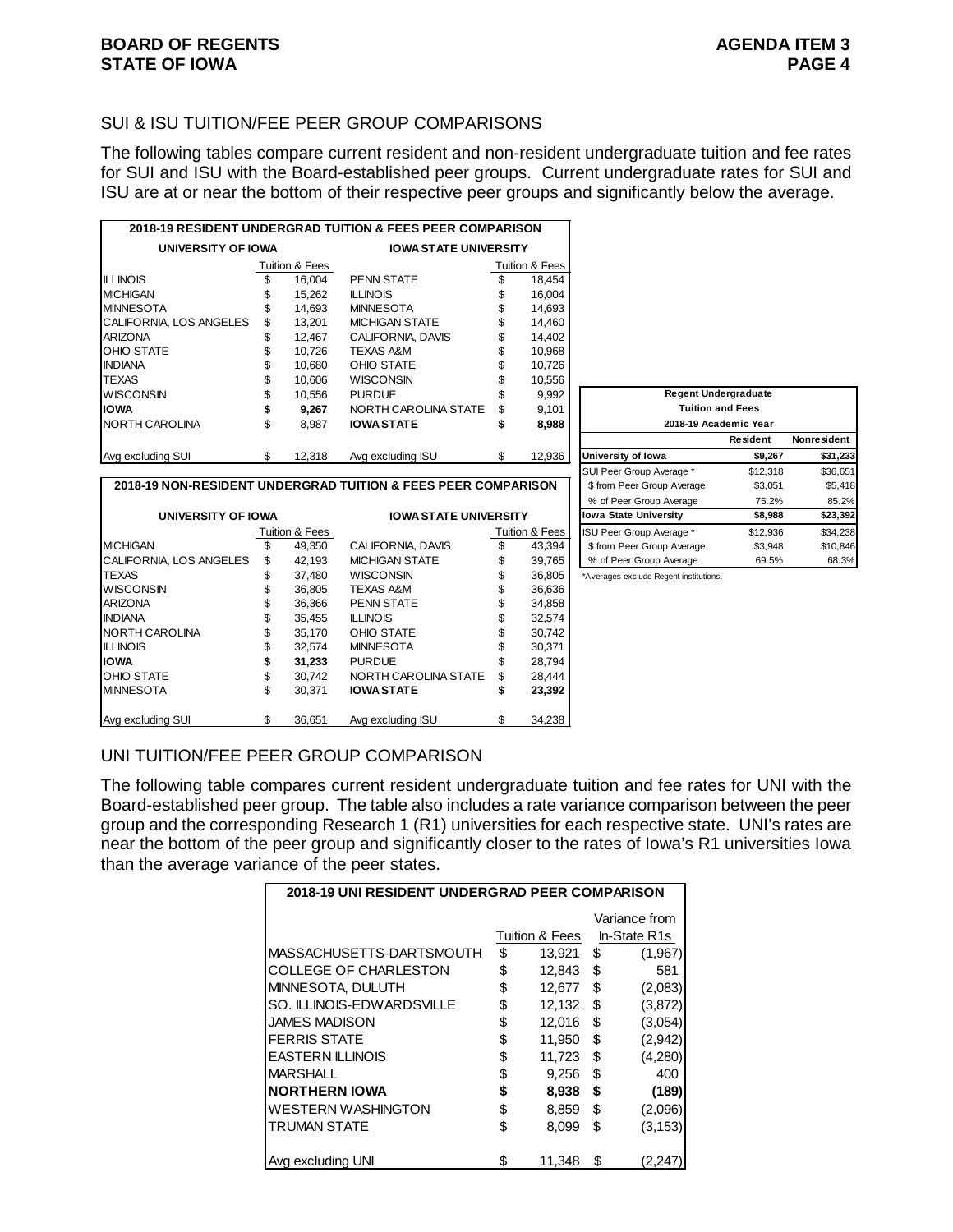# HOUSEHOLD INCOME AND TUITION COMPARISONS

The table below contains a sampling of 13 states represented in the Regent universities peer comparison groups and/or are contiguous to Iowa. The graph provides the:

- Average public university resident undergraduate tuition and fees charged in each state as a percentage of each state's median household income.
- State rank (shown below in parentheses) which reflects the tuition/fees to median household income as a percentage, with one being the state with the lowest percentage and 50 the highest. Note: The national average is 16.6% (applies equal weight to each state).



Sources: The College Board; U.S. Census Bureau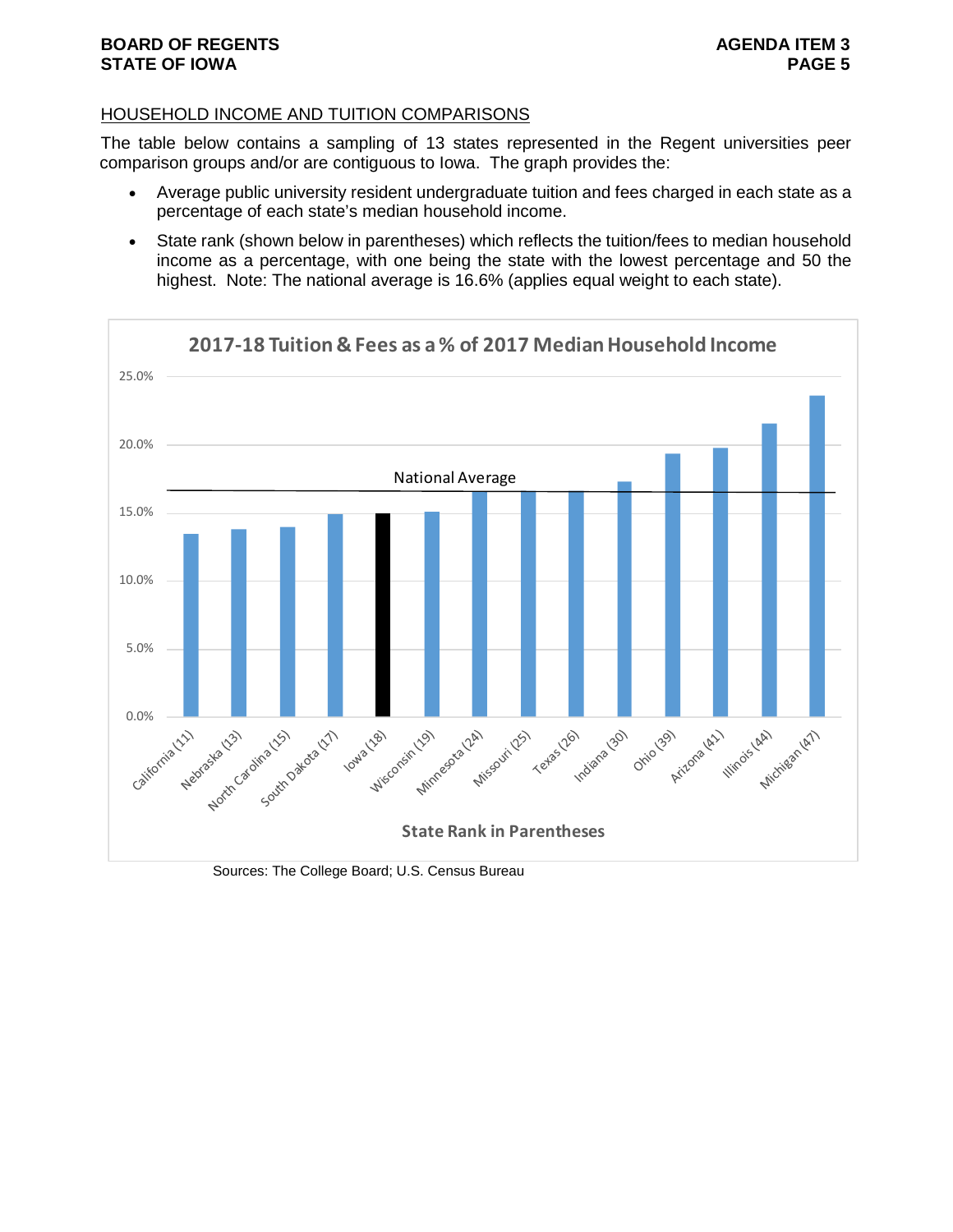# HIGHER EDUCATION PRICE INDEX

Inflation impacts higher education in the same manner it affects other segments of the economy. The Commonfund Institute computes the Higher Education Price Index (HEPI) annually. HEPI measures the average relative level in the prices of a fixed market basket of goods and services purchased by colleges and universities through educational and general expenditures, excluding research. HEPI documents inflation affecting the higher education industry, allowing colleges and universities to project future budget increases necessary to preserve purchasing power and to maintain real investment.

Since the Board determines tuition increases well in advance of the actual expenditure of funds, the Board has utilized inflation projections. The Institute for Economic Research at the University of Iowa prepares HEPI projections for future years. The following projections for fiscal years 2019 and 2020 include a range and the median.

| <b>HEPI Projections</b> |                    |        |  |  |
|-------------------------|--------------------|--------|--|--|
|                         | Range              | Median |  |  |
| FY 2019                 | $1.2 - 2.8%$       | 2.0%   |  |  |
|                         | FY 2020 1.1 - 2.8% | 1.9%   |  |  |

The following chart provides HEPI indexes as calculated by the Commonfund Institute since FY 2008 and includes the median projections for FY 2019 and FY 2020.



\*projected by the Commonfund Institute

\*\*projected by the Institute for Economic Research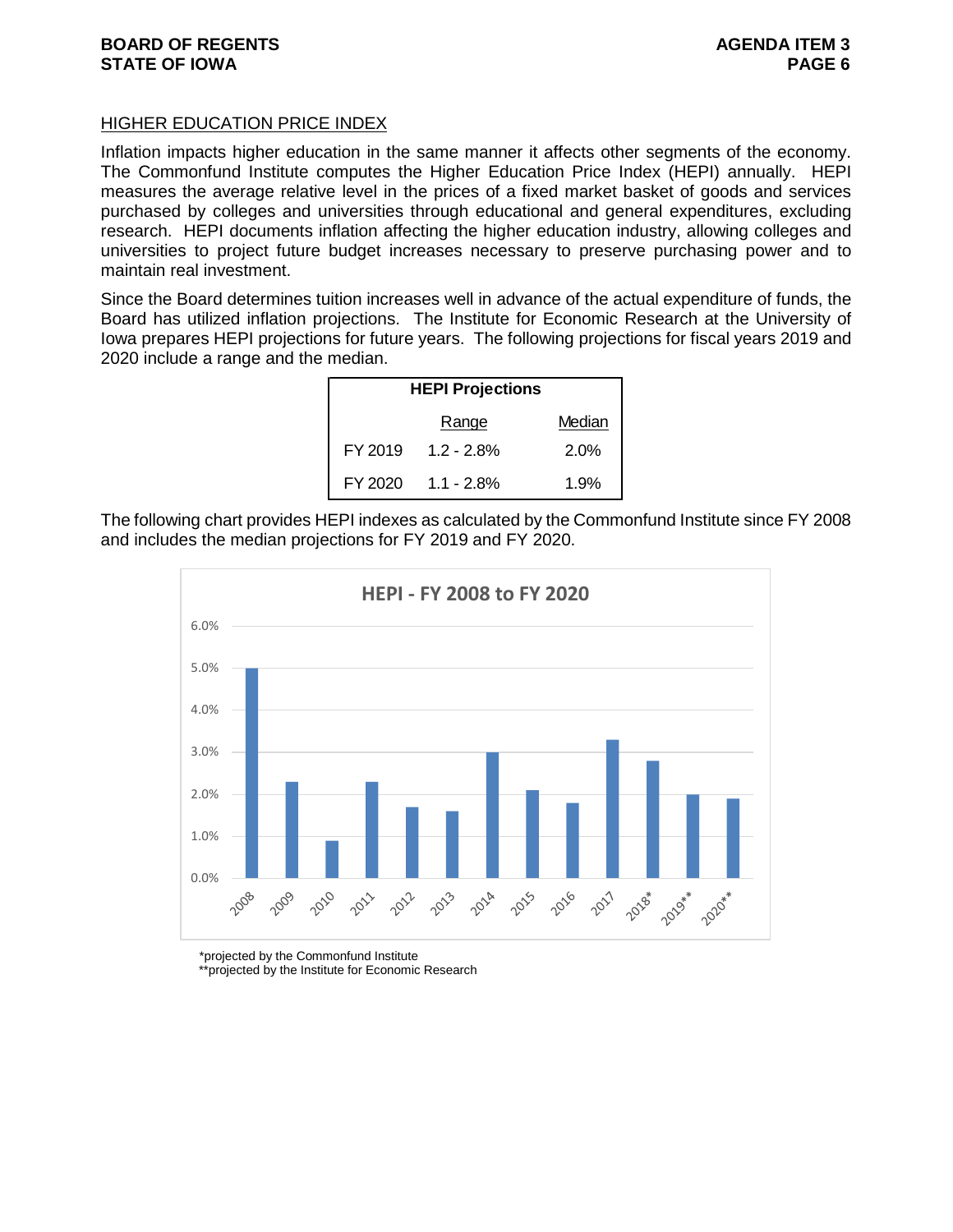## **BOARD OF REGENTS AGENUS AGENDA ITEM 3 STATE OF IOWA PAGE 7**

## NATIONAL TRENDS

The Center on Budget and Policy Priorities (CBPP) is a nonpartisan research and policy institute located in Washington D.C. designed to promote fiscal responsibility in equitable and effective ways. The following two graphs were published by the CBPP in October 2018. The article states, "A decade since the Great Recession hit, state spending on public colleges and universities remains below historic levels. In the most difficult years after the recession, colleges responded to significant funding cuts by increasing tuition, reducing faculty, limiting course offerings, and in some cases closing campuses".

While states have been reinvesting in higher education for the past few years, resources remain well below 2008 levels – even as state revenues have returned to pre-recession levels. Note: The State of Iowa's FY 2008 general fund budget was \$5.9 billion and its FY 2018 budget was slightly less than \$7.3 billion. According to the CBPP, per student funding for public higher education in Iowa was 28.1% less in 2018 than inflation-adjusted 2008 levels – the 11<sup>th</sup> largest reduction of the 49 states included in the report.



Percent change in state spending per student, inflation adjusted,

**State Funding for Higher Education Remains Far Below Pre-Recession Levels in Most States** 

Note: Illinois was excluded because the data necessary to make a valid comparison are not available. Since enrollment data are only available through the 2016-17 school year, we have estimated enrollment for the 2017-18 school year using data from past years.

Source: CBPP calculations using the "Grapevine" higher education appropriations data from Illinois State University, enrollment and combined state and local funding data from the State Higher Education Executive Officers Association and the Consumer Price Index, published by the Bureau of Labor Statistics

CENTER ON BUDGET AND POLICY PRIORITIES LCBPP ORG.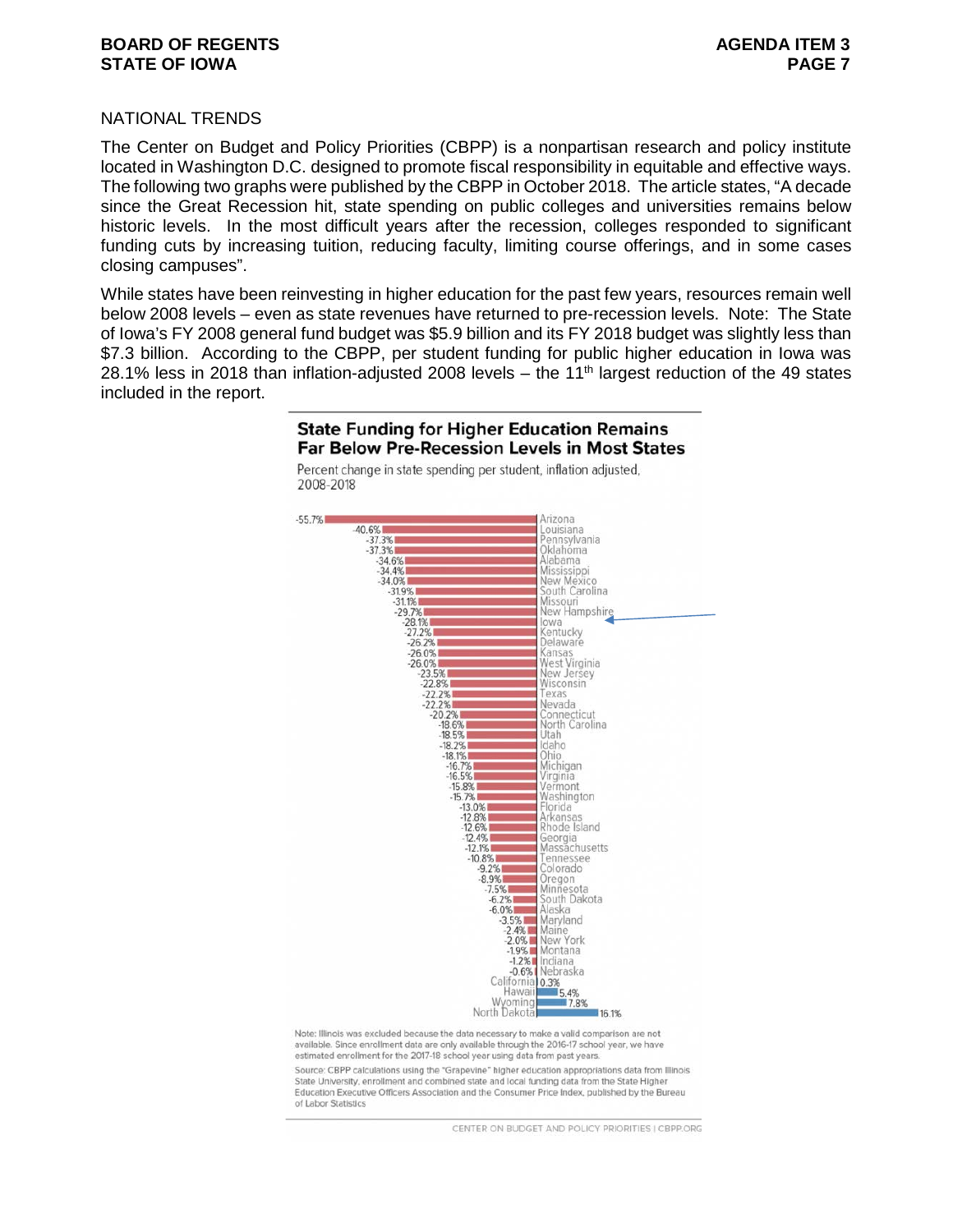# **BOARD OF REGENTS AGENUS AGENDA ITEM 3 STATE OF IOWA PAGE 8**

Tuition and fees remain much higher than before the recession in most states. Generally, states with larger tuition increases reflected in the graph below realized the largest cuts in state funding as shown in the graph on the previous page. According to the CBPP report, tuition and fees in Iowa for 2018 are 19.1% higher than inflation-adjusted 2008 rates. While Iowa realized the 11<sup>th</sup> largest per student state funding reduction as reflected on the previous page, Iowa's public universities had the 9<sup>th</sup> lowest variance in tuition rates of the 49 states included in the report.

# **Tuition Has Increased Sharply at Public Colleges and Universities**

Percent change in average tuition at public, four-year colleges, inflation adjusted, 2008-2018



Note: Illinois was excluded because the data necessary to make a valid comparison are not available. Since enrollment data are only available through the 2016-17 school year, we have estimated enrollment for the 2017-18 school year using data from past years.

Source: CBPP calculations using the "Grapevine" higher education appropriations data from Illinois State University, enrollment and combined state and local funding data from the State Higher Education Executive Officers Association and the Consumer Price Index, published by the Bureau of Labor Statistics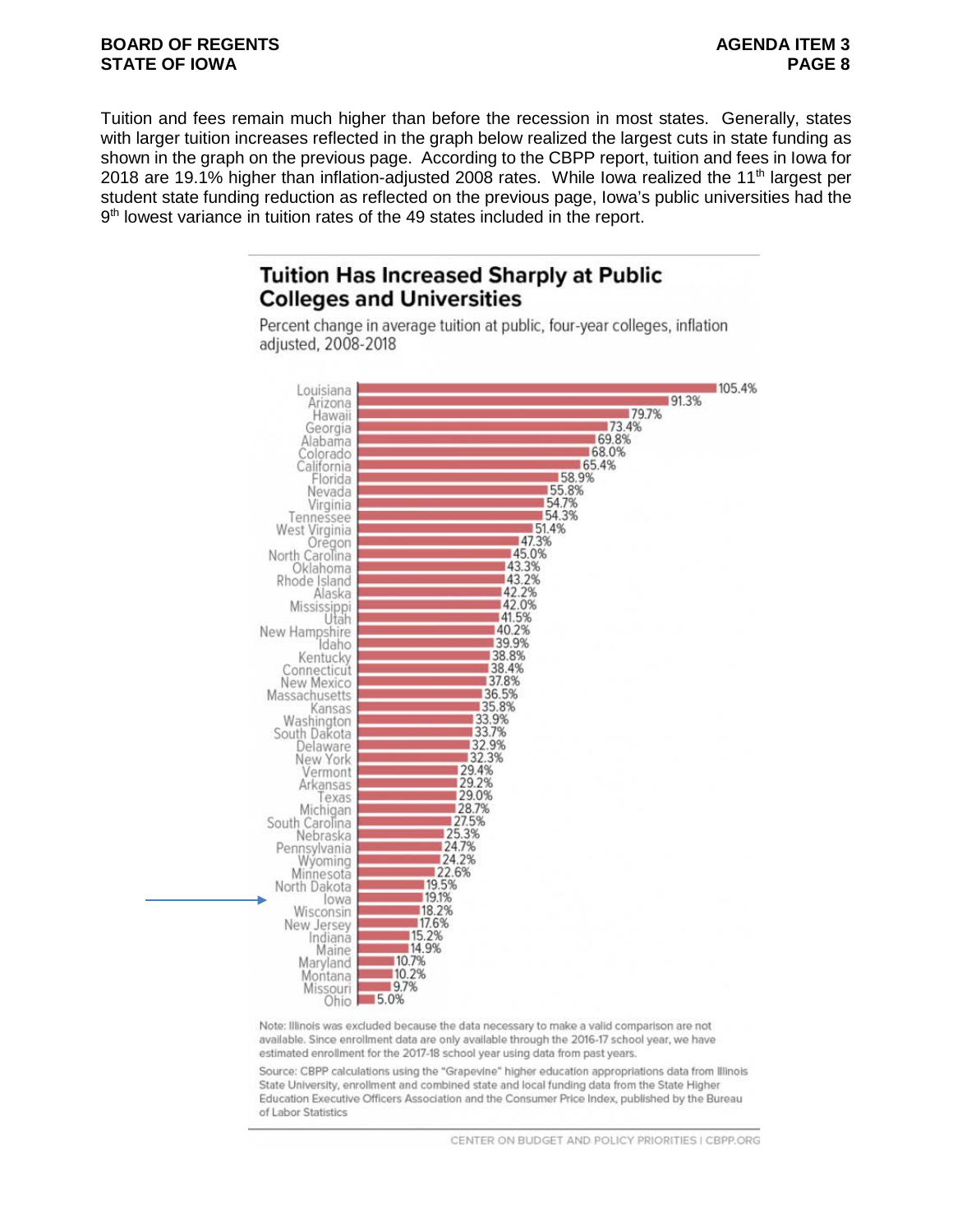The following graph provides general university appropriations and undergraduate resident tuition and fees since 2007-08. Actual FY 2019 appropriations (not inflation adjusted) are more than \$74M less than FY 2008 while tuition and fees have increased approximately \$2,850 per student.



The following compares actual appropriations to HEPI adjusted levels. Actual 2018-19 appropriations are \$222M less than HEPI adjusted 2007-08 amounts.

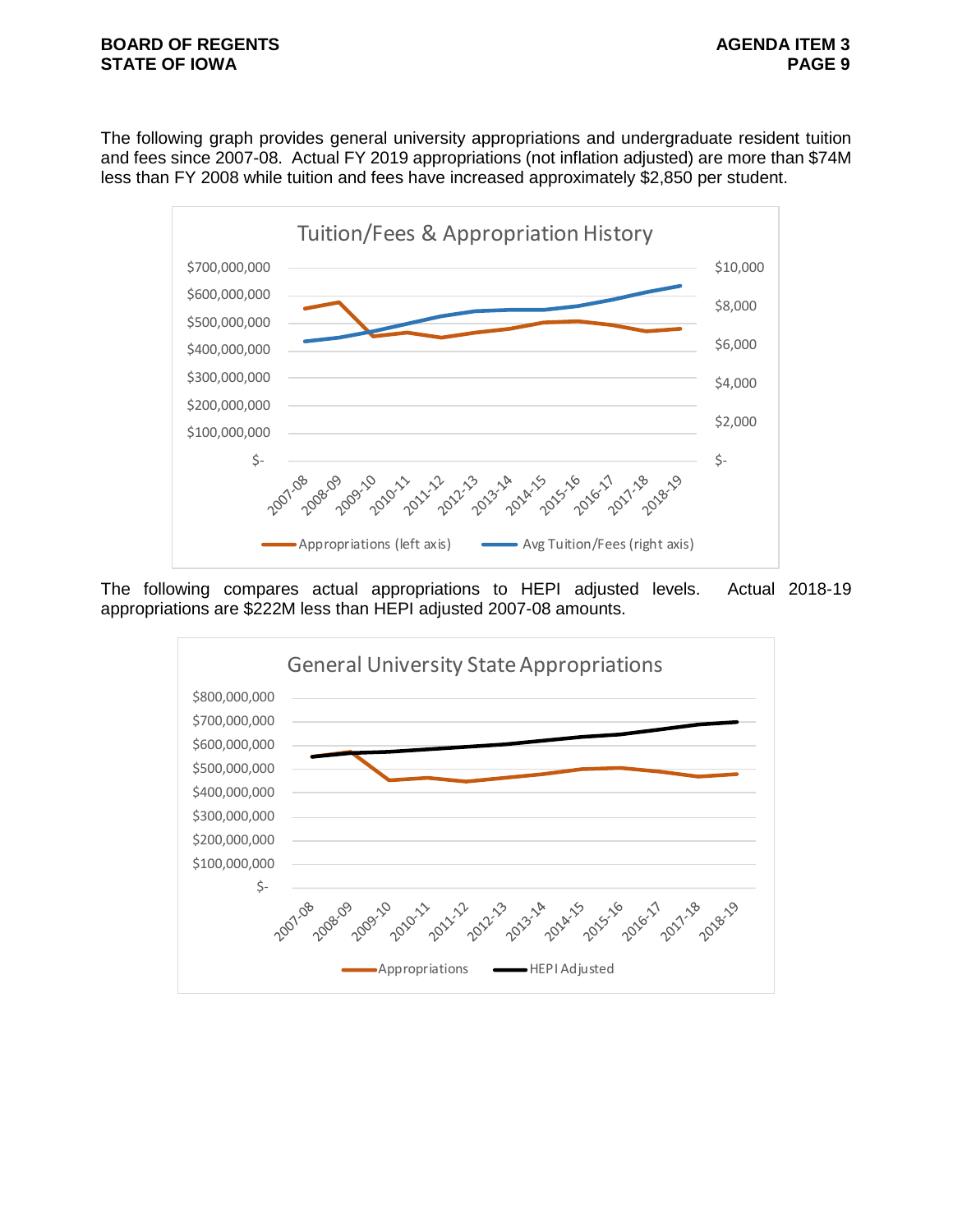## **BOARD OF REGENTS AGENUS AGENDA ITEM 3 STATE OF IOWA PAGE 10**

## UNIVERSITY OF IOWA

SUI's strategic plan is a bold and ambitious proposal aims to improve outcomes for students and Iowans. In order to continue moving forward the university must have new resources to invest in strategies that will create the measurable outcomes desired by students and Iowans.

The past year has been focused on revamping the budget process so that it is transparent and predictable, while ensuring that the decision-making is a local, bottom-up process instead of top-down. This predictability is crucial to allow for long-term investments to occur in order to create the better outcomes outlined within the strategic plan.

Localizing budget decisions will incent creativity and innovation, improve local control, and open new opportunities for growth. Under this new model, the benefits of increased resources will go directly to the collegiate unit providing additional funds for teaching, research and scholarship.

These new revenues must come from the historic partnership of the University, the State, and students. To create better outcomes through the implementation of the strategic plan, \$31M of additional resources per year must be generated between that historic partnership. The University of Iowa, for its part, is committed to finding \$10.9 million (over one third) of the needed additional resources per year through realignment, savings and other activities.

This leaves a funding gap of \$20.1 million, of which the Board of Regents is requesting the state provide one third of the resources, or \$7 million. Of the remaining \$13.1 million the university will work with the Board of Regents to determine tuition increases that are sustainable and predictable to ensure the student experience is valuable and the value of a University of Iowa degree is enhanced.

The outcomes of students are absolutely dependent upon the success of the faculty and staff. Driving additional resources to the classroom, faculty, and student experience is at the core of the strategic plan and unquestionably critical to improving outcomes of students.

## IOWA STATE UNIVERSITY

Predictable and sustainable funding is essential for ISU to advance its fully integrated land-grant mission, ensuring an exceptional experience for a diverse student body. Creating an environment where students and parents have better information to plan for tuition costs will support student recruitment and retention, which are both important to sustainable funding for the institutions. Sustainable and predictable state support is also critical. Years of declining state appropriations have resulted in significant resource constraints.

Determining the total resource need requires understanding Iowa State's strategic priorities, as well as the cost of achieving them, to protect the quality of our educational experience. Strategic plan priorities include affordability for undergraduates, faculty/staff retention and recruitment, technology upgrades, and needed facility improvements. Internal reallocations and savings are estimated at 2% of the General Education Fund budget each year. After reallocation, the estimated cost of the strategic priorities average approximately \$29M per year over the next five years. The Board has requested incremental funding of \$7M from the State for FY 2020.

Student financial aid, particularly need-based aid, will continue to play a critical role in helping students and their families afford the cost of an Iowa State degree. As tuition increases, undergraduate student financial aid must keep pace.

Salaries for Iowa State faculty are generally not competitive when compared to similar, peer institutions. While the disparities differ among disciplines, faculty salaries in every ISU academic college are on average less than salaries at peer institutions. ISU loses faculty each year because of their inability to offer competitive salaries. Over time, this trend will decrease educational quality and the ranking of the institution. Additional investment is needed to achieve parity in faculty salaries.